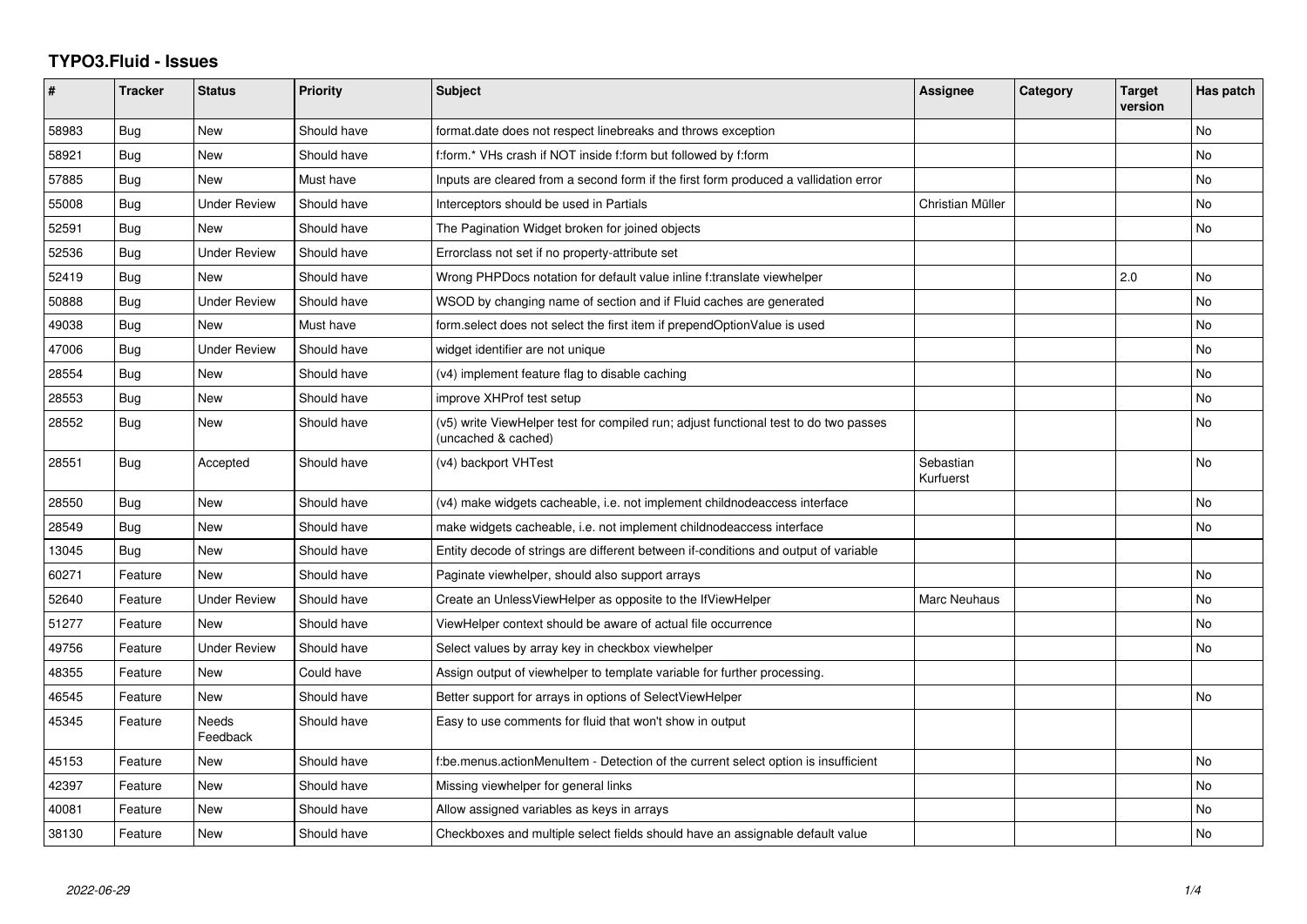| $\vert$ # | <b>Tracker</b> | <b>Status</b>       | <b>Priority</b> | <b>Subject</b>                                                                                       | Assignee               | Category | <b>Target</b><br>version | Has patch |
|-----------|----------------|---------------------|-----------------|------------------------------------------------------------------------------------------------------|------------------------|----------|--------------------------|-----------|
| 37095     | Feature        | New                 | Should have     | It should be possible to set a different template on a Fluid TemplateView inside an<br>action        | Christopher<br>Hlubek  |          |                          | <b>No</b> |
| 36559     | Feature        | New                 | Could have      | New widget progress bar                                                                              |                        |          |                          | Yes       |
| 33215     | Feature        | <b>New</b>          | Should have     | RFC: Dynamic values in ObjectAccess paths                                                            |                        |          |                          | No        |
| 9514      | Feature        | <b>New</b>          | Should have     | Support explicit Array Arguments for ViewHelpers                                                     |                        |          |                          |           |
| 9005      | Feature        | Accepted            | Could have      | Fluid Template Analyzer (FTA)                                                                        | Sebastian<br>Kurfuerst |          |                          |           |
| 3291      | Feature        | Needs<br>Feedback   | Should have     | Cacheable viewhelpers                                                                                |                        |          |                          | <b>No</b> |
| 56237     | Task           | New                 | Should have     | in-line (Condition) View Helpers should not evaluate on parsing                                      |                        |          |                          | No        |
| 47669     | Task           | New                 | Should have     | FormViewHelper does not define the default request method                                            |                        |          |                          | No        |
| 46091     | Task           | Needs<br>Feedback   | Should have     | Show source file name and position on exceptions during parsing                                      |                        |          |                          | No        |
| 43071     | Task           | New                 | Should have     | Remove TOKENS for adding fallback teplates in B                                                      |                        |          |                          | No        |
| 42743     | Task           | New                 | Should have     | Remove inline style for hidden form fields                                                           |                        |          |                          | No        |
| 5636      | Task           | <b>Under Review</b> | Must have       | Form RadioViewHelper and CheckBoxViewHelper miss check for existing object<br>before it is accessed. |                        |          |                          | No        |
| 51239     | Bug            | <b>Under Review</b> | Must have       | AbstractViewHelper use incorrect method signature for "\$this->systemLogger->log()"                  | Adrian Föder           | Core     |                          | Yes       |
| 39990     | Bug            | New                 | Should have     | Same form twice in one template: hidden fields for empty values are only rendered<br>once            |                        | Core     |                          | <b>No</b> |
| 33551     | <b>Bug</b>     | <b>New</b>          | Must have       | View helper values break out of a partial scope                                                      | Sebastian<br>Kurfuerst | Core     |                          | <b>No</b> |
| 27607     | <b>Bug</b>     | New                 | Must have       | Make Fluid comparisons work when first element is STRING, second is NULL.                            |                        | Core     |                          | No        |
| 12863     | Bug            | New                 | Should have     | Attributes of a viewhelper can't contain a '-'                                                       | Sebastian<br>Kurfuerst | Core     |                          | No        |
| 3481      | Bug            | New                 | Should have     | Use ViewHelperVariableContainer in PostParseFacet                                                    |                        | Core     |                          | No        |
| 62346     | Feature        | <b>New</b>          | Could have      | f:comment should have high precende                                                                  |                        | Core     | 3.x                      | No        |
| 46257     | Feature        | <b>Under Review</b> | Should have     | Add escape sequence support for Fluid                                                                |                        | Core     |                          | No        |
| 33394     | Feature        | Needs<br>Feedback   | Should have     | Logical expression parser for BooleanNode                                                            | Tobias Liebig          | Core     |                          | No        |
| 30555     | Feature        | <b>New</b>          | Could have      | Make TagBuilder more extensible                                                                      |                        | Core     |                          | No        |
| 10472     | Feature        | New                 | Could have      | Fluid Standalone distribution                                                                        |                        | Core     |                          | No        |
| 7608      | Feature        | New                 | Could have      | Configurable shorthand/object accessor delimiters                                                    |                        | Core     |                          | Yes       |
| 4704      | Feature        | <b>New</b>          | Should have     | Improve parsing exception messages                                                                   |                        | Core     |                          |           |
| 1907      | Feature        | <b>New</b>          | Could have      | Default values for view helpers based on context                                                     |                        | Core     |                          |           |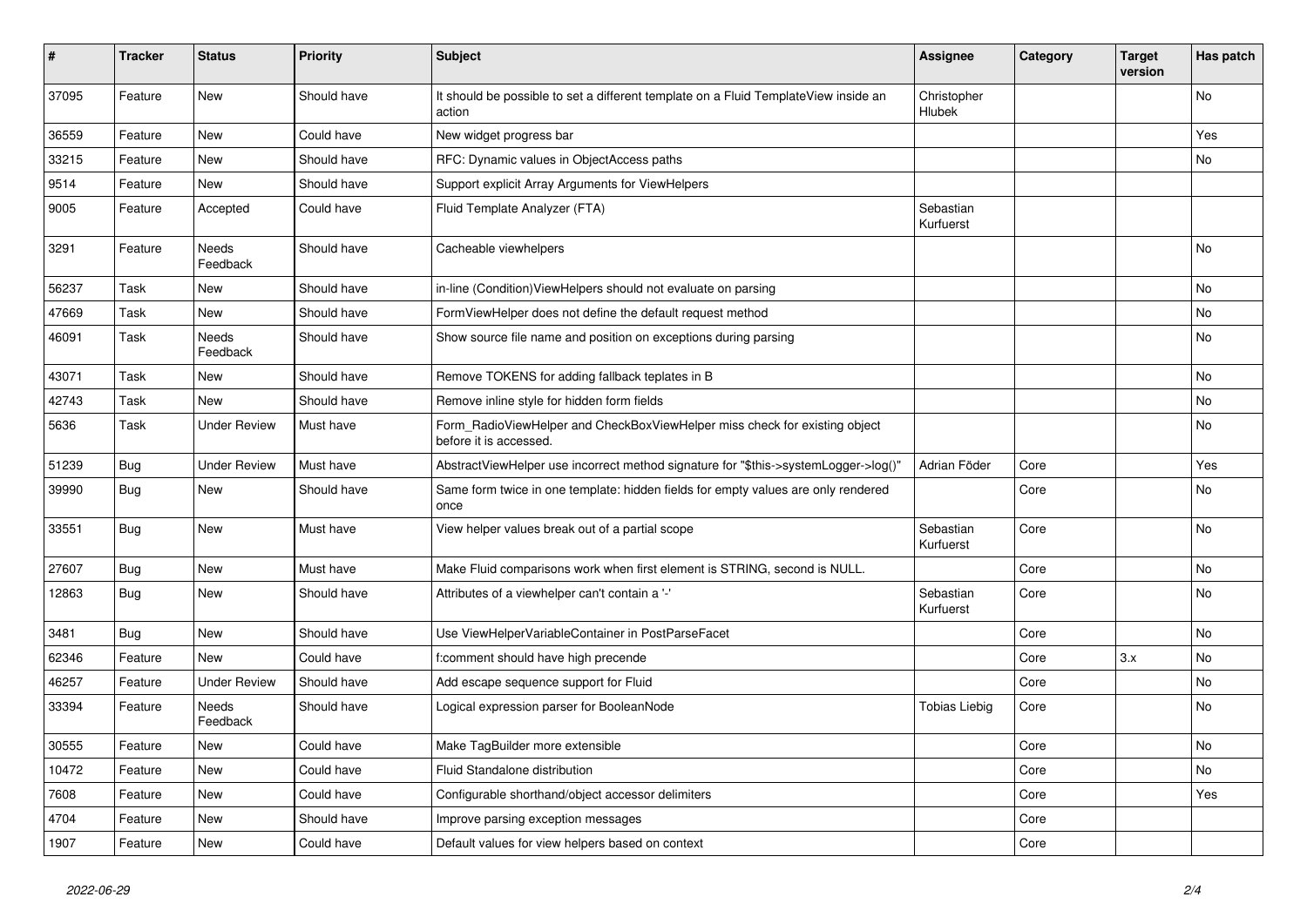| #     | <b>Tracker</b> | <b>Status</b>            | <b>Priority</b> | Subject                                                                          | <b>Assignee</b>             | Category    | <b>Target</b><br>version | Has patch     |
|-------|----------------|--------------------------|-----------------|----------------------------------------------------------------------------------|-----------------------------|-------------|--------------------------|---------------|
| 32035 | Task           | New                      | Should have     | Improve fluid error messages                                                     |                             | Core        |                          | Yes           |
| 46289 | Bug            | Needs<br>Feedback        | Should have     | Enable Escaping Interceptor in XML request format                                |                             | View        | 2.0.1                    | No            |
| 38369 | Bug            | New                      | Must have       | Resource ViewHelpers should not fall back to request package                     |                             | View        |                          | <b>No</b>     |
| 60181 | Feature        | New                      | Could have      | Caching mechanism for Fluid Views/Templates                                      |                             | View        |                          | No            |
| 8989  | Feature        | <b>Needs</b><br>Feedback | Could have      | Search path for fluid template files                                             |                             | View        |                          | No            |
| 45394 | Task           | New                      | Should have     | Forwardport Unit test for standalone view                                        |                             | View        |                          | <b>No</b>     |
| 43072 | Task           | <b>New</b>               | Should have     | Remove TOKENS for adding templates fallback in Backporter                        |                             | View        |                          | No            |
| 65424 | Bug            | <b>Under Review</b>      | Should have     | SelectViewHelper must respect option(Value Label)Field for arrays                |                             | ViewHelpers |                          | No            |
| 60856 | Bug            | New                      | Must have       | Target attribute not supported by the form viewhelper                            |                             | ViewHelpers |                          | Yes           |
| 59057 | Bug            | <b>Under Review</b>      | Must have       | Hidden empty value fields shoud be disabled when related field is disabled       | Bastian<br>Waidelich        | ViewHelpers |                          | No            |
| 58862 | Bug            | <b>Needs</b><br>Feedback | Should have     | FormViewHelper doesn't accept NULL as value for \$arguments                      | Bastian<br>Waidelich        | ViewHelpers |                          | Yes           |
| 54284 | Bug            | New                      | Should have     | Default Option for Switch/Case VH                                                |                             | ViewHelpers |                          | No            |
| 49600 | Bug            | New                      | Should have     | f:form tag shown as a HTML on frontend                                           |                             | ViewHelpers |                          | No            |
| 44234 | Bug            | <b>Under Review</b>      | Should have     | selectViewHelper's sorting does not respect locale collation                     |                             | ViewHelpers | 2.1                      | No            |
| 40998 | Bug            | <b>Under Review</b>      | Should have     | Missing parent request namespaces in form field name prefix                      | Sebastian<br>Kurfuerst      | ViewHelpers | 1.1.1                    | No            |
| 40064 | <b>Bug</b>     | New                      | Must have       | Multiselect is not getting persisted                                             |                             | ViewHelpers |                          | No            |
| 37619 | Bug            | New                      | Should have     | Fatal Error when using variable in name attribute of Section ViewHelper          |                             | ViewHelpers |                          | No            |
| 36662 | Bug            | Needs<br>Feedback        | Should have     | Checked state isn't always correct when property is collection                   | Kevin Ulrich<br>Moschallski | ViewHelpers | 1.1.1                    | No            |
| 34682 | Bug            | <b>Under Review</b>      | Should have     | Radio Button missing checked on validation error                                 |                             | ViewHelpers |                          | No            |
| 33628 | Bug            | Needs<br>Feedback        | Must have       | Multicheckboxes (multiselect) for Collections don't work                         | Christian Müller            | ViewHelpers |                          | No            |
| 30937 | Bug            | <b>New</b>               | Should have     | CropViewHelper stringToTruncate can't be supplied so it can't be easily extended |                             | ViewHelpers |                          | Yes           |
| 8648  | Bug            | New                      | Should have     | format.crop ViewHelper should support all features of the crop stdWrap function  |                             | ViewHelpers |                          | No            |
| 60003 | Feature        | New                      | Should have     | Add required-Attribute to f:form.password                                        |                             | ViewHelpers |                          | $\mathsf{No}$ |
| 51100 | Feature        | New                      | Must have       | Links with absolute URI should have the option of URI Scheme                     |                             | ViewHelpers |                          | No            |
| 43346 | Feature        | <b>Under Review</b>      | Should have     | Allow property mapping configuration via template                                | Karsten<br>Dambekalns       | ViewHelpers | 2.1                      | No            |
| 39936 | Feature        | New                      | Should have     | registerTagAttribute should handle default values                                |                             | ViewHelpers |                          | No            |
| 36410 | Feature        | New                      | Should have     | Allow templates to send arguments back to layout                                 |                             | ViewHelpers |                          | No            |